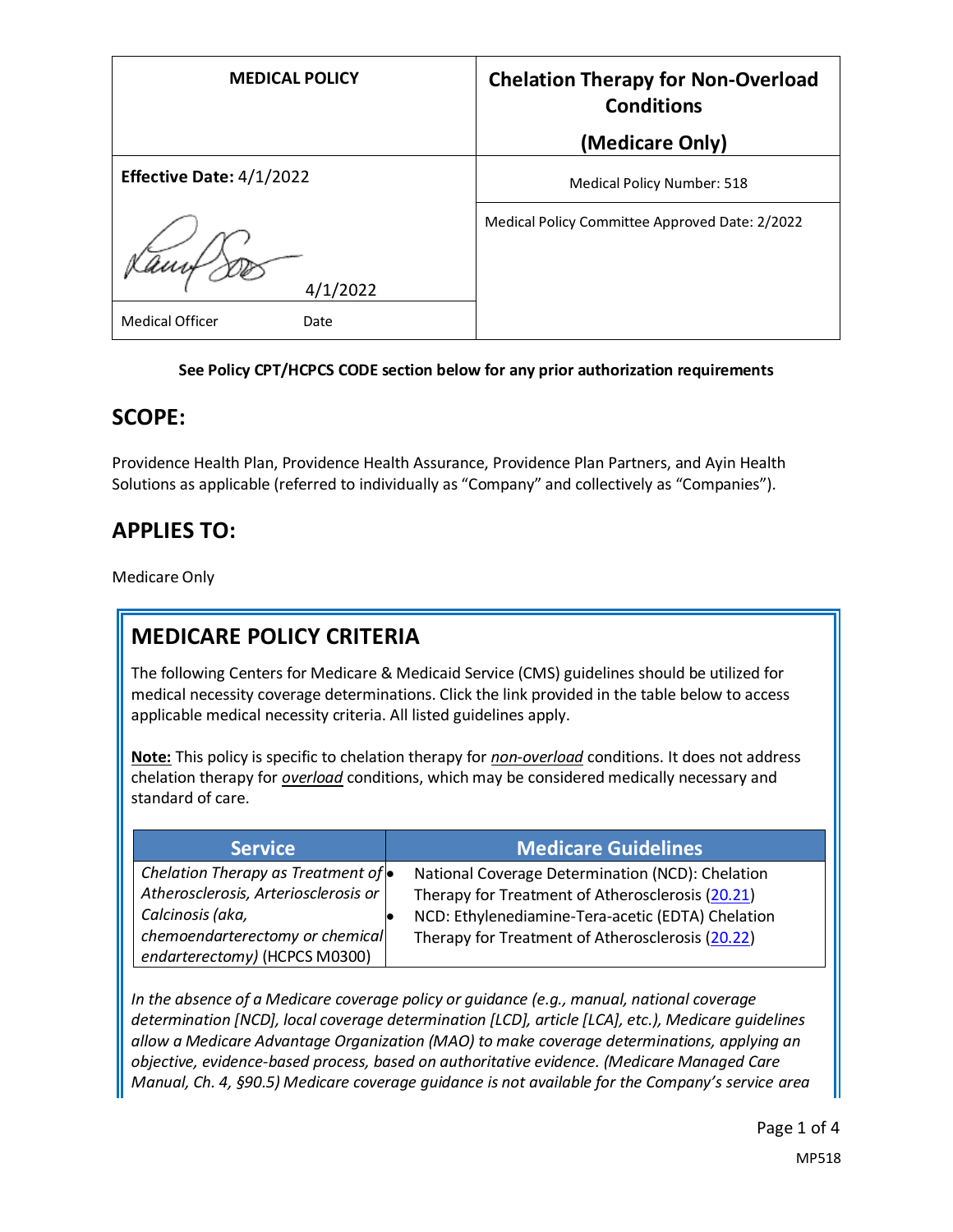#### **(Medicare Only)**

*for chelation therapy as treatment for all other non-overload conditions. Therefore, the commercial medical policy,* **Chelation Therapy for Non-Overload Conditions (All Lines of Business Except Medicare)** *applies.*

• Chelation therapy for treatment of **all other non-overload** conditions

### **BILLING GUIDELINES**

HCPCS code G0068 does not require prior authorization or routine review for medical necessity, but may be subject to utilization audit.

The *National Physician Fee Schedule Relative Value File (NPFSRVF),* which is published by Medicare<sup>1</sup>, indicates HCPCS code M0300 has been assigned a Status Indicator of "N," which is defined as "Noncovered Services." This is a statutorily excluded service based on the NCDs noted above.

The following codes are not specific to chelation therapy, but may be billed in conjunction with M0300 or S9355.

- 96365-96368
- J0470
- J0600
- J0895
- J3520

Like all S-codes, the *NPFSRVF* indicates HCPCS code S9355 has been assigned a Status Indicator of "I." This is defined as "Not valid for Medicare purposes." HCPCS code S9355 is not covered unless allowed under a Medicare Advantage provider contract exception, as indicated in the relevant Company coding policy. In addition to provider contract exception requirements, **HCPCS code S9355 will only be covered if billed with one of the following diagnosis codes**:

- D56.1
- D57.00–D57.819
- D61.01
- E72.01
- E83.01
- E83.111
- E83.52
- K74.3
- K74.4
- K74.5
- T36-T65 with fifth or sixth character 1-4 or 6
- T45.4x1A T45.4x5S
- $\bullet$  T46.0x1A T46.0x4S
- T47.1X5A –T47.1x5S
- T56.0x1A T56.0x4S
- T56.1x1A T56.1x4S
- T56.3x1A T56.3x4S
- T56.4x1A T56.4x4S
- T56.5x1A T56.5x4S
- T56.811A T56.814S
- T56.891A T56.894.S
- T56.91xA T56.94xS
- T57.0x1A T57.0X4S
- T80.92xA T80.92xS
- K71.XXX
- N14.3
- T57.2XX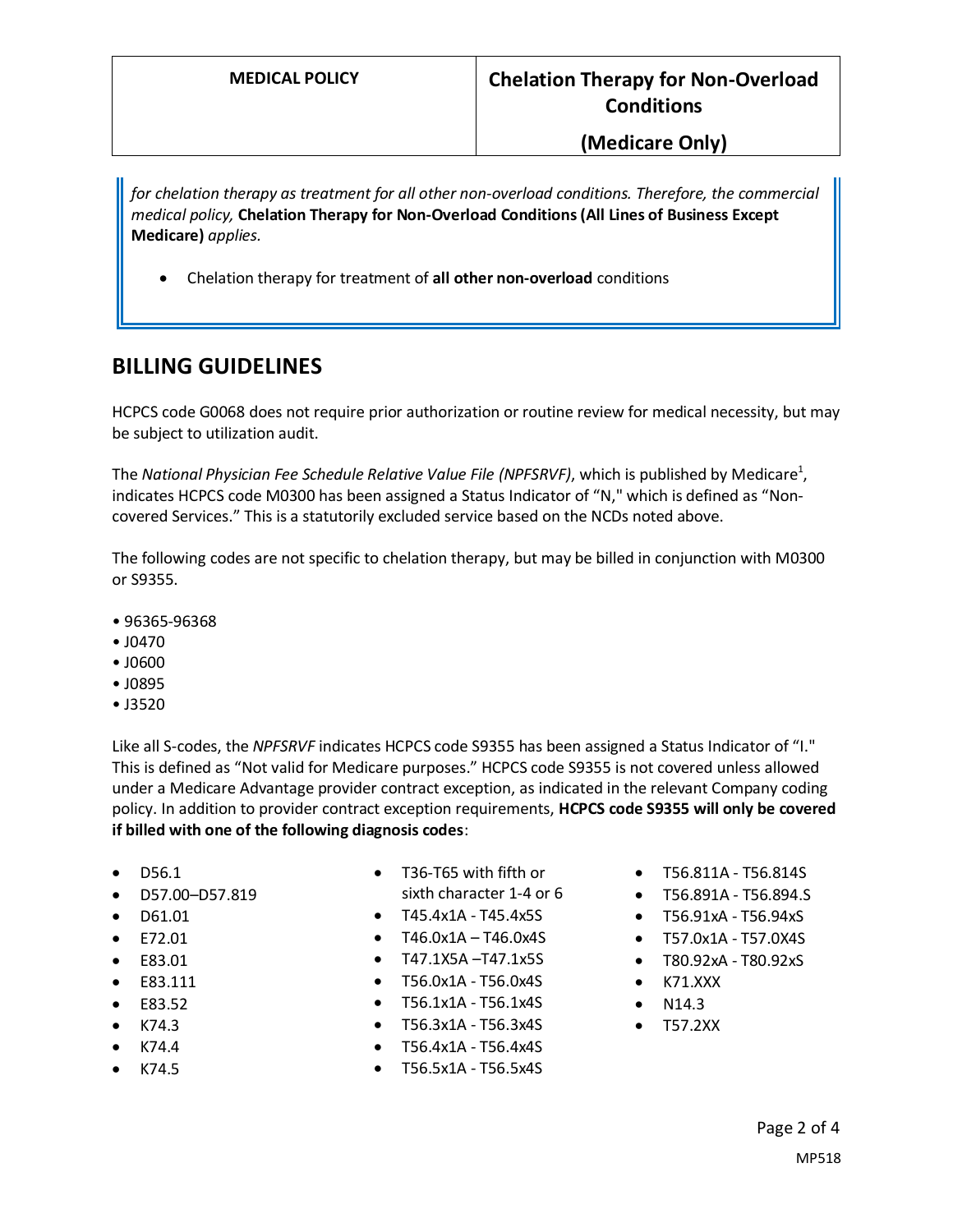**(Medicare Only)**

## **CPT/HCPCS CODES**

| <b>Medicare Only</b> |                                                                                                                                                                                                                                                                                                                                                           |
|----------------------|-----------------------------------------------------------------------------------------------------------------------------------------------------------------------------------------------------------------------------------------------------------------------------------------------------------------------------------------------------------|
|                      | No Prior Authorization Required                                                                                                                                                                                                                                                                                                                           |
| G0068                | Professional services for the administration of anti-infective, pain management, chelation,<br>pulmonary hypertension, inotropic, or other intravenous infusion drug or biological<br>(excluding chemotherapy or other highly complex drug or biological) for each infusion drug<br>administration calendar day in the individual's home, each 15 minutes |
| S9355                | Home infusion therapy, chelation therapy; administrative services, professional pharmacy<br>services, care coordination, and all necessary supplies and equipment (drugs and nursing<br>visits coded separately), per diem                                                                                                                                |
|                      | Non-Covered                                                                                                                                                                                                                                                                                                                                               |
| M0300                | IV chelation therapy (chemical endarterectomy)                                                                                                                                                                                                                                                                                                            |

## **INSTRUCTIONS FOR USE**

Company Medical Policies serve as guidance for the administration of plan benefits. Medical policies do not constitute medical advice nor a guarantee of coverage. Company Medical Policies are reviewed annually and are based upon published, peer-reviewed scientific evidence and evidence-based clinical practice guidelines that are available as of the last policy update. The Companies reserve the right to determine the application of Medical Policies and make revisions to Medical Policies at any time. Providers will be given at least 60-days notice of policy changes that are restrictive in nature.

The scope and availability of all plan benefits are determined in accordance with the applicable coverage agreement. Any conflict or variance between the terms of the coverage agreement and Company Medical Policy will be resolved in favor of the coverage agreement.

## **REGULATORY STATUS**

#### Mental Health Parity Statement

Coverage decisions are made on the basis of individualized determinations of medical necessity and the experimental or investigational character of the treatment in the individual case. In cases where medical necessity is not established by policy for specific treatment modalities, evidence not previously considered regarding the efficacy of the modality that is presented shall be given consideration to determine if the policy represents current standards of care.